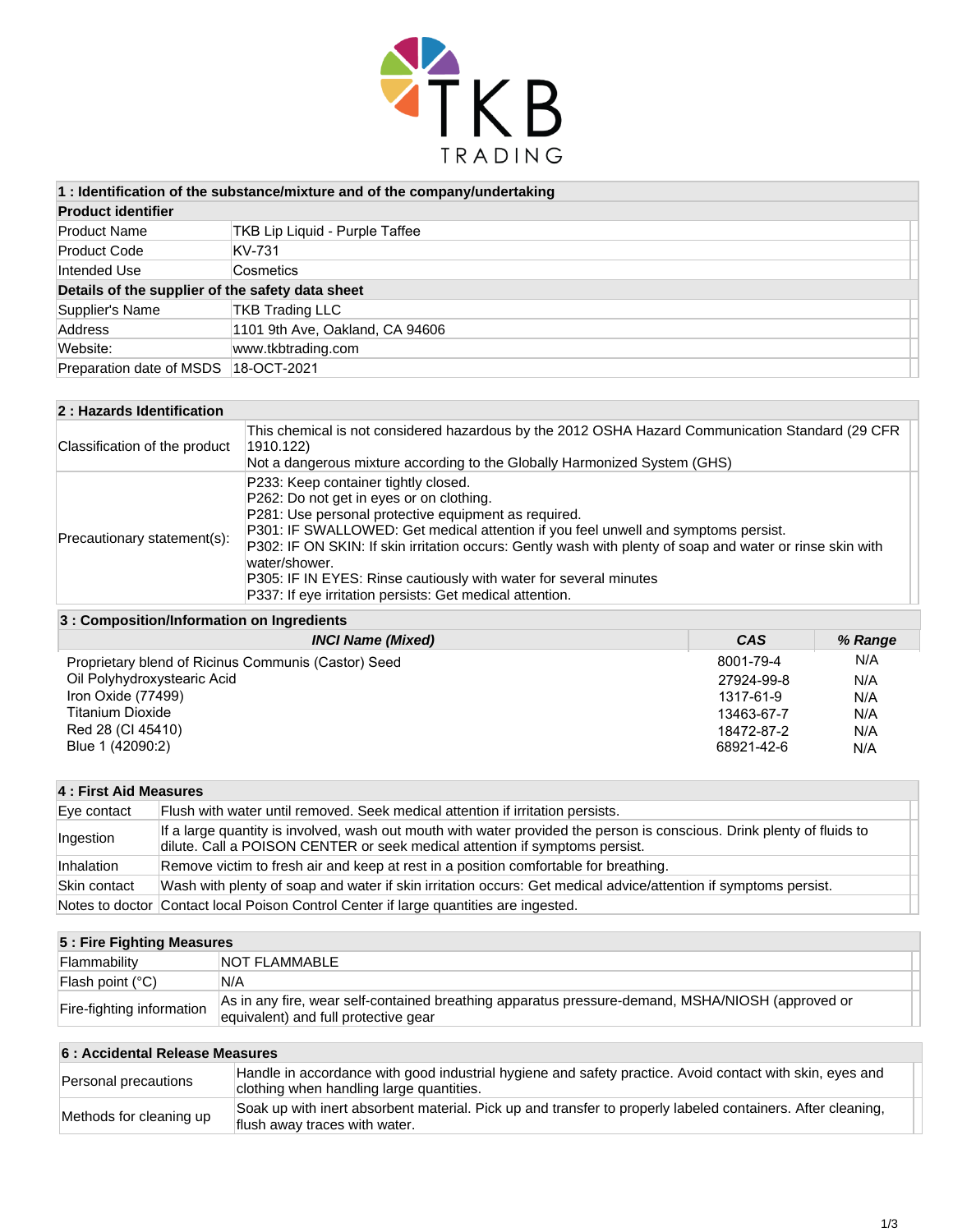

| 7: Handling and Storage |                                                                                                                                                     |  |
|-------------------------|-----------------------------------------------------------------------------------------------------------------------------------------------------|--|
| Handling                | Handle in accordance with good industrial hygiene and safety practice. Avoid contact with skin, eyes or clothing when<br>handling large quantities. |  |
| Storage                 | Keep containers tightly closed in a dry, cool and well-ventilated place. Protect from freezing.                                                     |  |

# **8 : Exposure Controls/Personal Protection**

| <b>Engineering Controls</b>                                                                                                                                                                           | Showers, eyewash stations, ventilation systems. Ensure all national/local regulations and observed. |
|-------------------------------------------------------------------------------------------------------------------------------------------------------------------------------------------------------|-----------------------------------------------------------------------------------------------------|
| Eye protection                                                                                                                                                                                        | Safety glasses with side-shields                                                                    |
| Hand protection                                                                                                                                                                                       | Wear gloves                                                                                         |
| Skin and body protection Splash protection                                                                                                                                                            |                                                                                                     |
| No protective equipment is needed under normal use conditions. If exposure limits are exceeded or irritation is<br>Respiratory protection<br>experienced, ventilation and evacuation may be required. |                                                                                                     |
| Handle in accordance with good industrial hygiene and safety practice.<br>Other precautions                                                                                                           |                                                                                                     |

| 9 : Physical and Chemical Properties |           |  |
|--------------------------------------|-----------|--|
| Physical state                       | Liquid    |  |
| Appearance                           | Paste     |  |
| Color                                | Purple    |  |
| Odor                                 | Fatty     |  |
| pH                                   | N/A       |  |
| Specific Gravity                     | $\sim$ 1  |  |
| <b>Boiling Point</b>                 | N/A       |  |
| Freezing Point                       | N/A       |  |
| Solubility in Water                  | Insoluble |  |

| 10 : Stability and Reactivity        |                                              |  |
|--------------------------------------|----------------------------------------------|--|
| Chemical stability                   | Stable under recommended storage conditions. |  |
| Conditions to avoid                  | None known based on information supplied.    |  |
| Incompatibility with other materials | None known based on information supplied.    |  |
| Hazardous decomposition              | None known based on information supplied.    |  |
| Hazardous polymerization             | None known based on information supplied.    |  |

#### **11 : Toxicological Information**

| Chronic toxicity           | NOT EXPECTED TO BE TOXIC BASED ON INGREDIENTS.                |
|----------------------------|---------------------------------------------------------------|
| Sensitization              | <b>NO INFORMATION AVAILABLE</b>                               |
| Carcinogenic effects       | NOT EXPECTED TO BE CARCINOGENIC BASED ON INGREDIENTS.         |
| Mutagenicity / Ames test   | INOT EXPECTED TO BE MUTAGENIC BASED ON INGREDIENTS.           |
| Teratogenesis              | NOT EXPECTED TO BE TERATOGENIC BASED ON INGREDIENTS.          |
| Reproductive effects       | NOT EXPECTED TO BE A REPRODUCTIVE TOXIN BASED ON INGREDIENTS. |
| <b>Acute Toxicity</b>      |                                                               |
| Acute oral toxicity (LD50) | NOT EXPECTED TO BE ACUTELY ORALLY TOXIC BASED ON INGREDIENTS. |
| Skin tolerance             | No information available.                                     |
| Ocular tolerance           | No information available.                                     |
| Phototoxicity              | No information available.                                     |
| Dermal toxicity            | NOT EXPECTED TO BE DERMALLY TOXIC BASED ON INGREDIENTS.       |
| Inhalation toxicity        | NOT A LIKELY SOURCE OF EXPOSURE.                              |